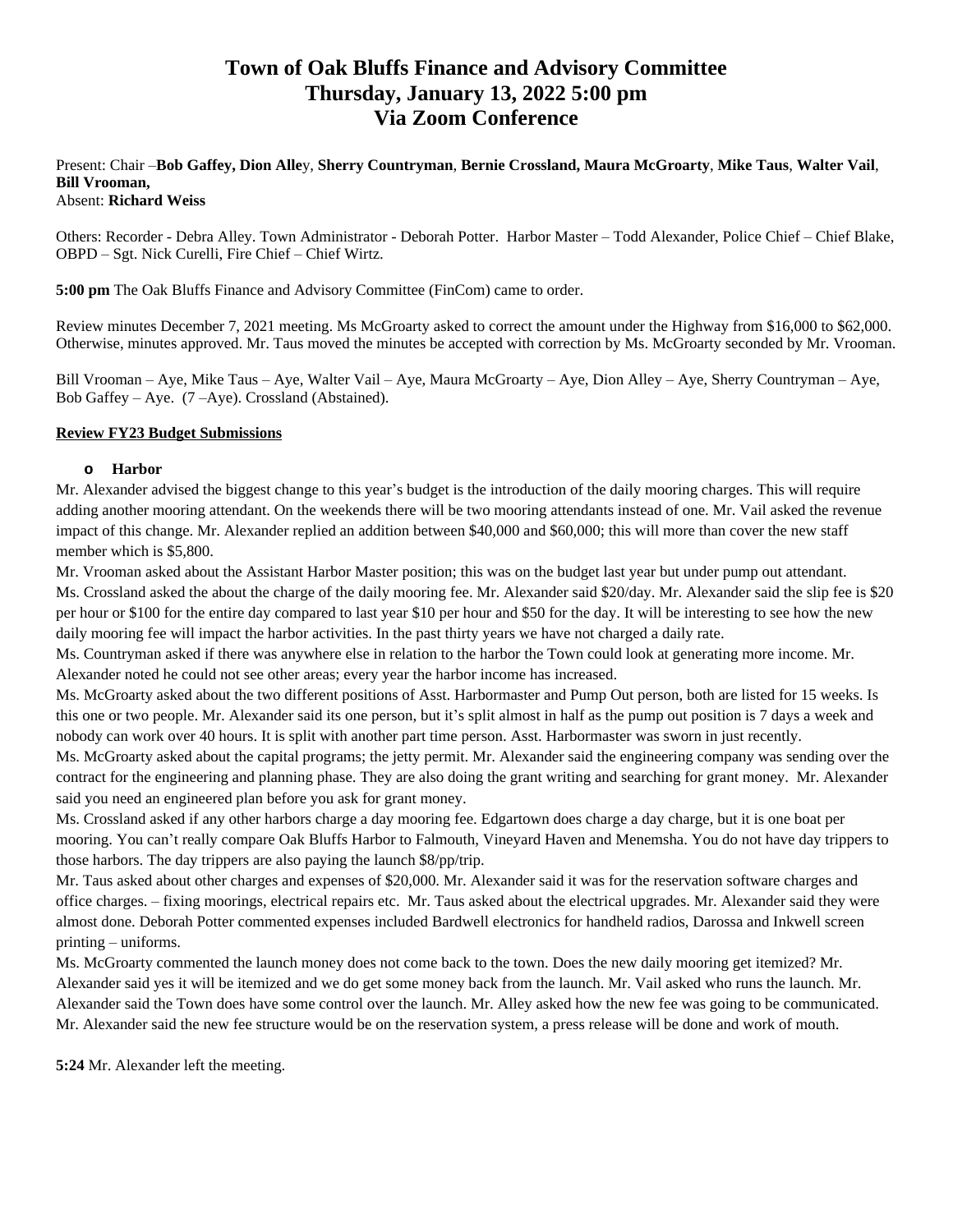#### **o Police**

Chief Blake noted the Police budget is level from last year except from contractual raises, came in under 2.5%. The Quinn bill has been spread out over the individual line items: patrol, chief and lieutenant sergeant.

Mr. Gaffey asked about re-org – training, uniforms, and seminars. Chief Blake said a certain amount was set aside to send officers to the academy. The training council has changed – future employees have either been to academy or bridge academy. Reallocation of money to camera system, body cameras money. The money was put aside for officers to attend the academy, if you don't have an officer attending the academy you need to accurately represent where the money is being used.

Deborah Potter noted during budget meetings with the Police Dept. they are planning to change one of the Sergeants positions to a Lieutenant position. Police structure would be – Chief, two Lieutenants, and three Sergeants. The original submission had four sergeants and one lieutenant. There will also be changes to object codes, need to record the money in a more transparent way where uniforms and training are going.

Mr. Vail asked about the unfunded liability. Overtime and COMP time. Chief Blake commented that anyone who was over the federal limit for COMP time accrued is now below. Two contracts ago the police have changed the way you earn comp time etc.; officers must use it or lose it. Officers are allowed to by law to have up to 450 hours on the books. Deborah Potter said at Special Town meeting \$200,000 was approved to buy back unfunded liability - this has been purchased back.

Mr. Vrooman asked how we can identify the SSA load. Chief Blake said you would need to take the summer special officers, the CSO's – the summer day shift special officers. We get money back from the SSA. Chief Blake said special officers and summer help is \$164, 000 and we take in about \$240,000 from the SSA.

Ms. McGroarty asked about the Quinn Bill - is it diminishing as people are retiring and education incentive is less, is it less than \$200,0000? Chief Blake said yes because Lt Williamson left, and Sgt Marchand have left and the were at 20% & 25%. Anyone who is hired now it is at a lower percentage -12.5% is the most you can get now.

SRO (School Resource Office) is part of the 18 employees. The Town only receives \$100,000 for the SRO. Deborah Potter commented that if you don't have a senior officer assigned as SRO the \$100,000 covers salary and health plan. Chief Blake said from June 25 September 3 each year the SRO works for the OBPD, current SRO is at \$83, 900. Chief Blake and Deborah Potter are due to negotiate the SRO contract.

Ms. McGroarty would like to see an updated vehicle list by department.

Mr. Taus asked how many current employees the OBPD has. Chief Blake replied 18 Full Time and 4 specials. Discussion about special officer and CSO with the changes in training and the academy.

**5:44** Chief Blake and Sergeant Curelli left meeting.

#### F**ire / EMS**

Deborah Potter said over past three years a concerted effort has been made to reclassify a lot of positons from revolving account into the general fund.

Mr. Gaffey asked about the difference on the salary work sheet to the budget line items. Deborah Potter said she is moving salaries around and the Fire budget is still a work in progress. The Fire Chiefs salary is now in the general fund, as is the new deputy chief. The Fire Chief salary is now split 50% fire 50% ambulance in the general fund. Deputy Chief is a new position and this in now in the Fire Dept. budget.

Mr. Gaffey asked about numbers of employees. Chief Wirtz said currently in ambulance there are 4 full time medics, including a first lieutenant who is the EMS coordinator. Chief Wirtz would like to have a 5<sup>th</sup> medic who is in the budget just not staffed currently. In EMS there are 12 employees including Chief Wirtz, Deputy, and admin staff. Ambulance – admin assistant. The Fire Dept fluctuates depending upon recruitment and retention – right now around 50. Admin staffs, Deputy Chief and Chief Wirtz are in the Fire Dept budget.

**Ms. McGroarty** has been thinking of the departments Fire/ EMS/ Ambulance Reserve. What is ambulance reserve doing these days? Not all of the employees are listed on the salary sheet they are still on the revolving budget. Two years ago the fire inspection